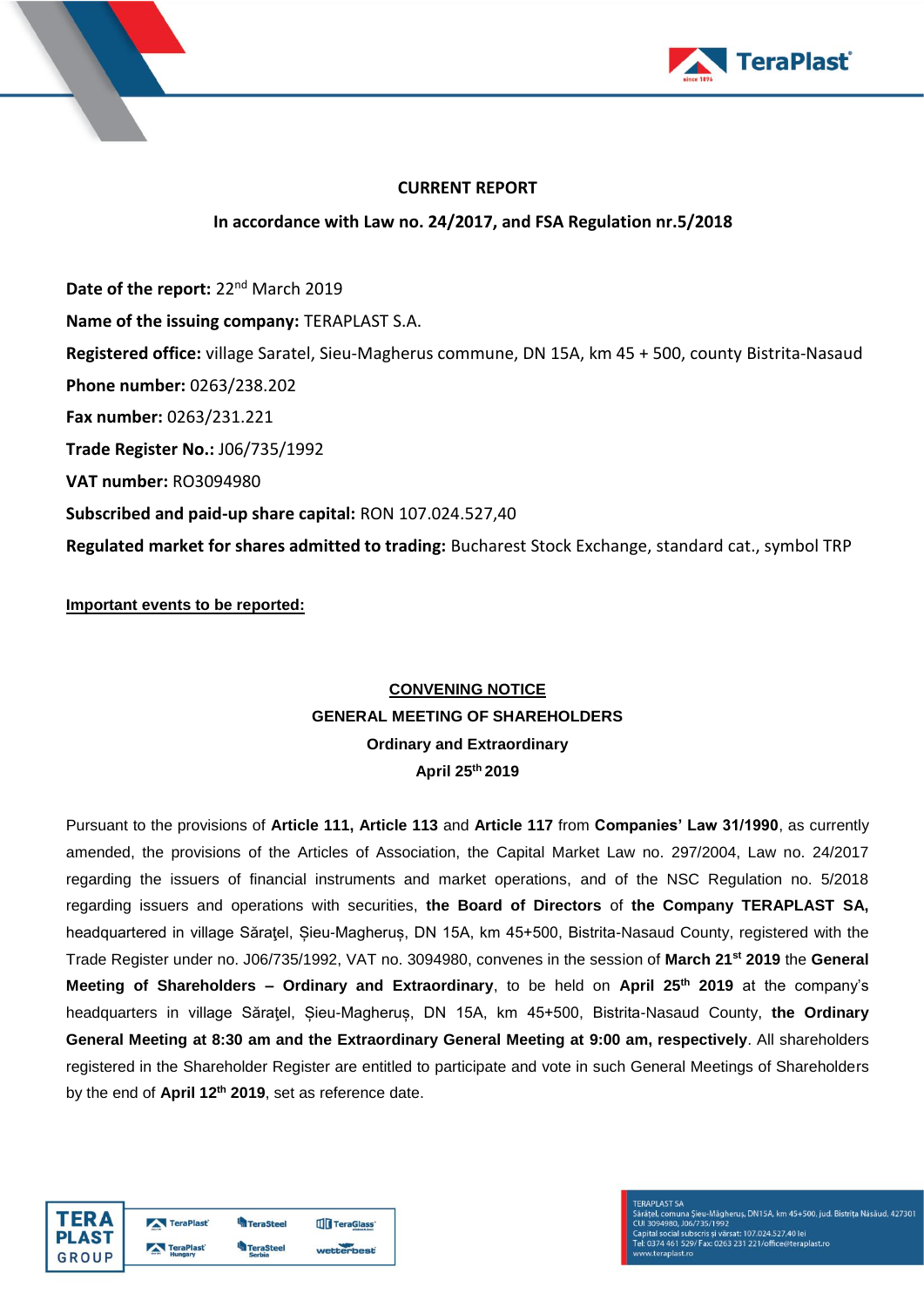

# **I. The Ordinary General Meeting of Shareholders will have the following**

#### **AGENDA**

1. Presentation and submitting for approval the Report of the Board of Administration on the individual and consolidated financial situations for the 2018 financial year.

2. Presentation of the Report of the financial auditor ERNST & YOUNG ASSURANCE SERVICES S.R.L on the individual and consolidated financial statement for the 2018 financial year.

3. Presentation and submitting for approval of the stand-alone financial statements for the 2018 financial year, according to the Report of the Board of Directors and the Report of the Company's financial auditor.

4. Approval of the proposal of distribution of the net profit for the 2018 financial year, as follows:

- Net profit realized: 30,034,429 lei;
- Legal reserves: 1,500,532 lei;
- Reserves from net profit: 26,756,123.4 lei; (the amount from which the increase of the share capital will be made in accordance with the OGMS's agenda)
- Retained earnings 1,777,773.60 lei;

5. Presentation and submitting for approval of the consolidated financial statements for the 2018 financial year, according to the Report of the Board of Directors and the Report of the Company's financial auditor.

6. Discharge of the Company's Board of Directors for the 2018 financial year.

7. Presentation and submitting for approval of the Budget of Revenues and Expenses for the 2019 financial year.

8. Presentation and submitting for approval of the Investment Program for the 2019 financial year.

9. Establishing the remuneration level of the members of the Board of Directors for the current year. The remuneration thus established shall remain valid until the next ordinary general meeting approving the amount of the administrators' remuneration.

10. Empowering the Board of Directors to fulfill the decisions adopted by the Ordinary General Meeting of Shareholders.

11. To authorise the Chairman of the Board of Directors, Mr. Dorel Goia, to sign, for and on behalf of all the shareholders present at the meeting, the OGMS Decision.

12. To authorize the company's legal adviser, Mrs. Diana Octavia Bretfelean, holder of ID card series X.B. no. 515915, to do everything that is necessary as to record the OGMS Decision at the Trade Register of Bistrita-Nasaud Court, and to publish such decision in the Official Gazette of Romania, Section 4.

#### **II. The Extraordinary General Meeting of Shareholders will have the following:**

#### **AGENDA:**

| <b>TERA</b>  | TeraPlast | <b>TeraSteel</b> | <b>TT</b> TeraGlass' |
|--------------|-----------|------------------|----------------------|
| <b>PLAST</b> | TeraPlast | <b>TeraSteel</b> | wetterbest           |
| <b>GROUP</b> | Hungary   | <b>Serbia</b>    |                      |

# **FERAPLAST SA** rasa v. Uroroma Sieu-Mägherus, DN15A, km 45+500, jud. Bistrița Năsăud, 427301<br>Cui 3094980, J06/735/1992<br>Capital social subscris și vărsat: 107.024.527.40 lei<br>Tel: 0374 461 529/ Fax: 0263 231 221/office@teraplast.ro

v.teraplast.ro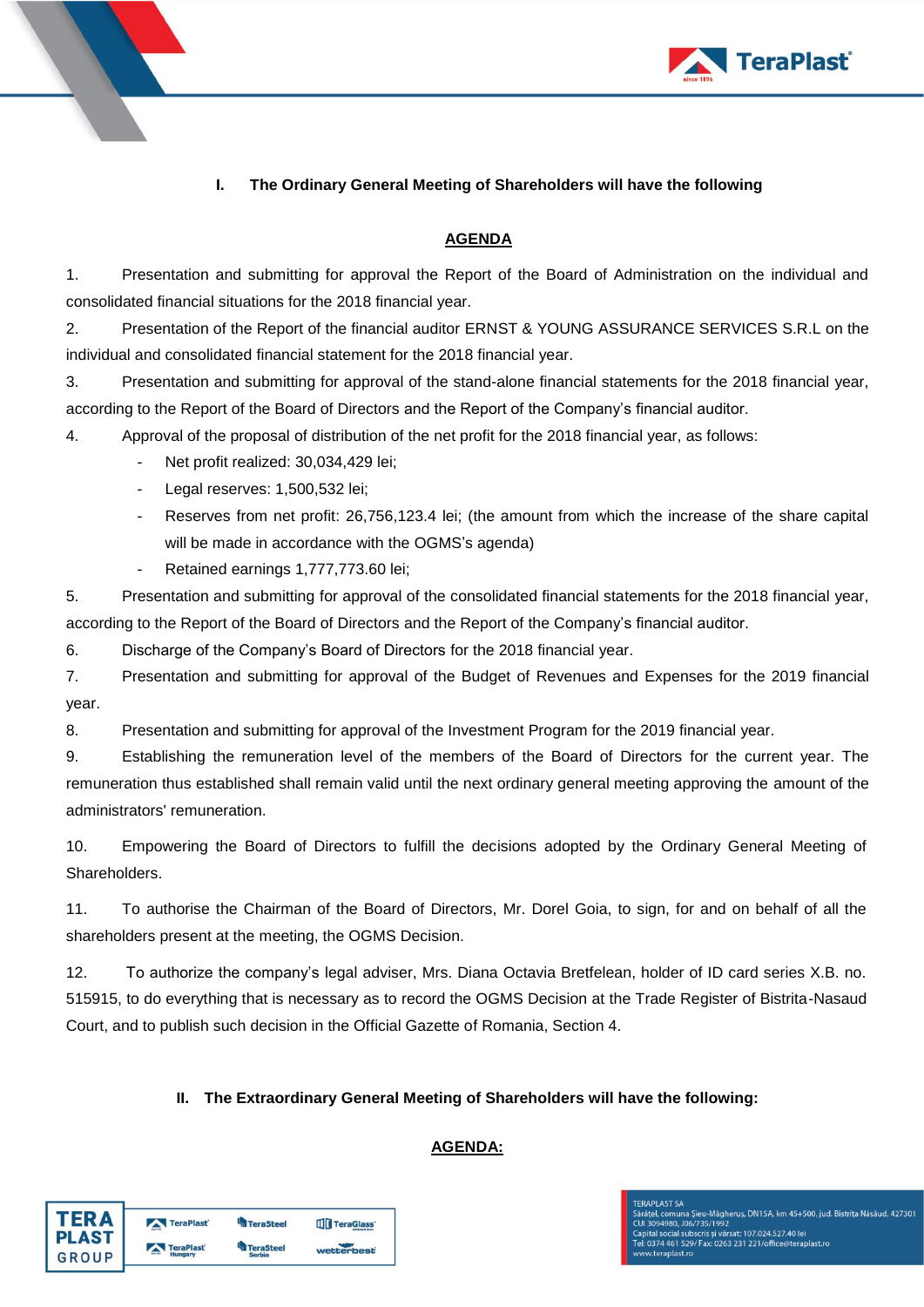

**1. Approves the share capital increase with 26.756.123,4 lei\*, lei by releasing of 267.561.234 new shares**, with a reference value of 0.10 lei/share, as well the determination of the price 0,28 lei for the compensation of the fractions of shares following the application of the algorithm and the rounding of the results to the lower inferior, in accordance with the applicable legal provisions.

The share capital increase will be made by incorporating the reserves in amount of 26.756.123,4 lei, constituted from the net profit of 2018, and by releasing of 26.756.123,4 new shares with a reference value of 0.10 lei/share. The new released shares will not modify the shareholders percentage and will be distributed for free to all company's shareholders, registered in the Shareholders' Registry, at the registration date established by this Decision. The capital increase is made in order to support the current activity of the company. Every shareholder registered in the Shareholders' Registry at the registration date shall receive 1 new share for every 4 owned shares.

*\*When calculating the value with which the share capital is increased, was taken into account the number of shares issued by the company, out of which a number of 336 shares fell (shares that have entered into the Company's account following the application of the algorithm and the rounding of the results to the lower one as a result of the processing of the capital increase) and which the Company holds at the present date, taking into account that own shares do not give rise to dividends or other rights.*

**2.** Approves the update of the Articles of Association, in accordance with the ones approved at point 1 of the present, as follows:

Art. 7. Alin. (1) "The subscribed and paid in share capital of the Company TERAPLAST S.A. is 107.024.527,40 lei divided into a number of 1.070.245.274 registered shares, with nominal value of 0.1 lei each" **modifies and will have the following content:**

**"The subscribed and paid in share capital of the Company TERAPLAST S.A. is 133,780,650.8 lei divided into a number of 1,337,806,508 registered shares, with nominal value of 0.1 lei each".**

**3.** To approve the maximum limit of indebtedness that the company can contract in the 2019 financial year and the approval of the warranty of credit and/or leasing contracts which are going to be accessed within the limit established, with security interest in real estate/pledge, assignments of current and future receivables rights, assignments related to current and future cash, resulting from current accounts and assignments of rights resulted from the insurance policies. The proposal of the Board of Administration is that this limit of indebtedness to reach the total value of 200.000.000 lei.

**4.** Approval of the supplementation of the maximum limit of indebtedness that the company may contract in the financial year 2019 with the amount of 150,000,000 lei, which will be used (if needed) exclusively to guarantee the loans of the subsidiaries and the approval of the guarantee of the credit and / or leasing contracts to be accessed by the subsidiaries, within the fixed limit, with real estate/movable securities, assignments of present and future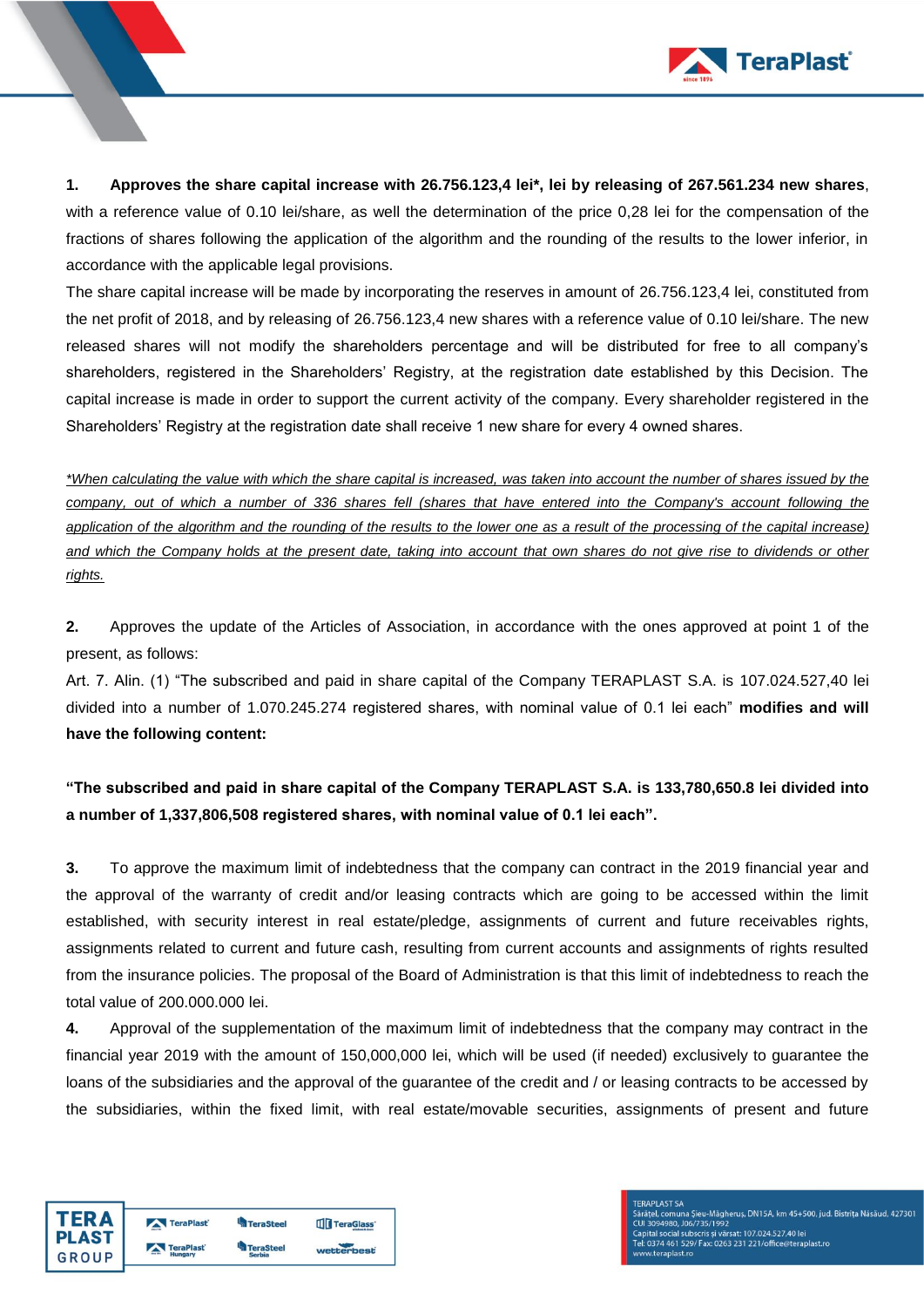

receivable rights, assignments related to current and future available funds, resulting from current accounts and assignments of rights resulting from insurance policies.

**5.** To authorise the Board of Directors to take, for and on behalf of the Company, all the actions and steps required or useful for the enforcement of item 3 and 4 of this decision, up to the maximum agreed limit of indebtedness. Therefore, the Board of Directors shall issue decisions on:

- taking out bank loans, entering into credit/leasing contracts, extending the bank loan/leasing contracts, establishing the security structure corresponding to the taken out/extended bank loan or leasing contracts, restructuring/establishing new maturity dates for the granted loans, changing the structure of the securities for the pending loans, authorising the persons entitled to sign for and on behalf of TERAPLAST S.A. the bank loan contracts / the leasing contracts / the security contracts / the addendums to the bank loan/leasing contracts, and also any other complementary documents or instruments related to or referred to in the bank loan/leasing contracts, security contracts or any other documents, and also to sign any other forms and requests that might be necessary or useful in relation to such bank transactions.

- guaranteeing the access by company's subsidiaries of certain bank credits and / or credit contracts / leasing contracts, establish / change the related guarantee structure, empower the persons who will sign on behalf of and on behalf of TERAPLAST SA the warranty contracts / additional documents and any other documents or instruments that are related to or referenced in the warranty agreements and to sign any other forms, requests that may be necessary or useful related to these transactions.

**6.** To establish the registration date when the shareholders affected by the decisions adopted by the Extraordinary General Meeting of Shareholders shall be identified, according to art. 86 par. (1) of the Law no. 24/2017. The Board of Directors suggests the date of October 23<sup>rd</sup>, 2019.

**7.** To approve the date of October 22nd, 2019, as "ex-date", namely the date previous to the registration date when the financial instruments, subject of the decisions of the corporate bodies, are transacted without the rights resulting from such decision, in accordance with art. 2 par. 2 lit. l) of Regulation no. 5/2018.

**8.** Approval of the date October 24<sup>th</sup> 2019 as payment day, as defined by the art. 86 par. 2 of the Law no. 24/2017, art. 2 par. 2 lit. h) and art. 178 of Regulation no. 5/2018.

**9.** To authorize the Board of Directors to enforce the decisions adopted by the Extraordinary General Meeting of Shareholders.

**10.** To authorize the Chairman of the Board of Directors, Mr. Dorel Goia, to sign, for and on behalf of all the shareholders present at the meeting, the EGMS Decision.

**11.** To authorize the company's legal adviser, Mrs. Diana Octavia Bretfelean, holder of ID card series X.B. no. 515915, to do everything that is necessary as to record the EGMS Decision at the Trade Register of Bistrita-Nasaud Court, and to publish such decision in the Official Gazette of Romania, Section 4.

| <b>TERA</b>  | TeraPlast            | <b>TeraSteel</b>                  | <b>TIT</b> TeraGlass' |
|--------------|----------------------|-----------------------------------|-----------------------|
| <b>PLAST</b> | TeraPlast<br>Hungary | <b>TeraSteel</b><br><b>Serbia</b> | wetterbest            |
| GROUP        |                      |                                   |                       |

## **FERAPLAST SA** rasa v. Uroroma Sieu-Mägherus, DN15A, km 45+500, jud. Bistrița Năsăud, 427301<br>Cui 3094980, J06/735/1992<br>Capital social subscris și vărsat: 107.024.527.40 lei<br>Tel: 0374 461 529/ Fax: 0263 231 221/office@teraplast.ro w.teraplast.ro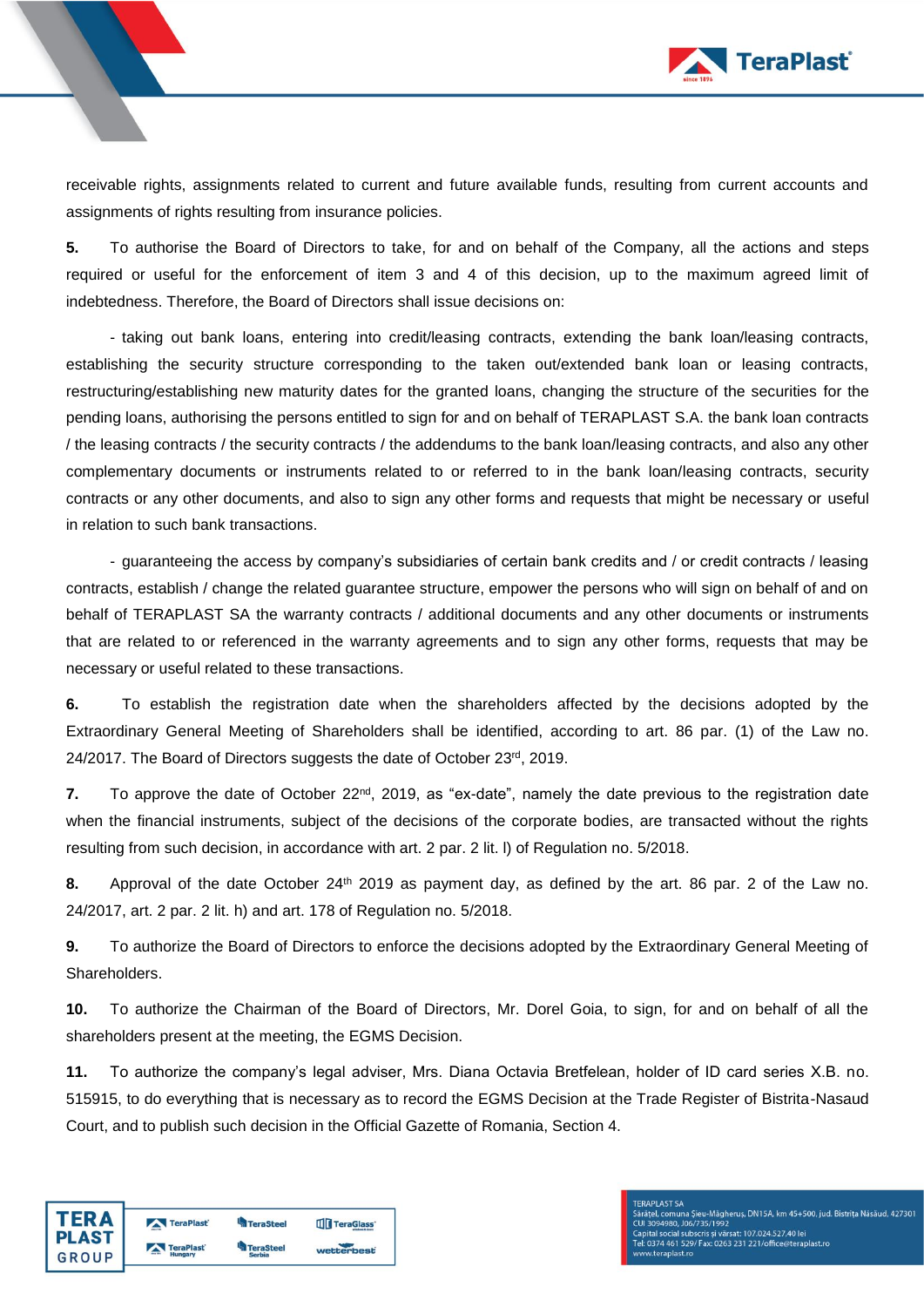

(1) One or more shareholders jointly or severally representing at least 5% of the share capital, have the right (i) to introduce items on the General Meeting of Shareholders' agenda, provided that each item is accompanied by an explanation or a decision draft submitted for adoption to the General Meeting of Shareholders; (ii) to submit decision drafts for the items included or suggested to be included on the General Meeting's agenda.

(2) Any of the rights stipulated in paragraph (1) above may only be exercised in written, and the documents shall be submitted in a closed envelope at the company's headquarter, or sent by any type of mail or fast delivery with acknowledgment of receipt, the envelope bearing a clear note written in capital letters "FOR THE GENERAL MEETING OF SHAREHOLDERS OF 25/30.04.2019", or sent by messenger delivery or electronic means, with the extended electronic signature included according to Law 455/2001 on the electronic signature, at the following e-mail [secretariatCA@teraplast.ro,](mailto:secretariatCA@teraplast.ro) mentioning at subject: "FOR THE GENERAL MEETING OF SHAREHOLDERS OF 25/30.04.2019".

(3) The shareholders can exercise the rights stipulated in paragraph (1) letters (i) and (ii) within maximum 15 calendar days following the date of publication of this convening notice, namely no later than **April 09, 2019 inclusively.** Each shareholder shall be entitled to address questions regarding the items on the General Meeting's agenda, and the company shall reply to the shareholders' questions during such meeting. The questions shall be submitted in a closed envelope at the company's headquarter, or sent by any type of mail or fast delivery with acknowledgment of receipt, the envelope bearing a clear note written in capital letters "FOR THE GENERAL MEETING OF SHAREHOLDERS OF 25/30.04.2019", or sent by messenger delivery or electronic means, with the extended electronic signature included according to Law 455/2001 on the electronic signature, at the following e-mail [secretariatCA@teraplast.ro,](mailto:secretariatCA@teraplast.ro) mentioning at subject: "FOR THE GENERAL MEETING OF SHAREHOLDERS OF 25/30.04.2019", on or **April 23, 2019 inclusively**.

The shareholders can participate in person or they can be represented in the General Meetings of Shareholders either by their legal representatives or by other agents authorised by a special power of attorney or a general power of attorney, as provided by Article 92 paragraph (10) of Law 24/2017 on the issuers of financial instruments and market operations.

Shareholders' access shall be permitted upon proof of their identity, consisting in case of shareholders, who are natural persons, of their ID card or, in case of legal entities, legal representative.

Shareholders can appoint a representative by a general power of attorney (authorisation) valid for no more than three years, authorising the appointed representative to vote in any matter subject to discussions of the General Meetings of Shareholders, provided such power of attorney (authorisation) be given by the shareholder, as customer, to an intermediary defined as per Article 2 paragraph (1) item 20 of Law 24/2007 on the issuers of financial instruments and market operations, or to a lawyer.

The shareholders cannot be represented in the General Meeting of Shareholders based on a general power of

| <b>TERA</b>  | TeraPlast | TeraSteel       | TeraGlass <sup>®</sup> |  |
|--------------|-----------|-----------------|------------------------|--|
| <b>PLAST</b> | TeraPlast | <b>TeraStee</b> |                        |  |
| <b>GROUP</b> | Hungary   | <b>Serbia</b>   | wetterbest             |  |

**FERAPLAST SA** rasa v. Uroroma Sieu-Māgherus, DN15A, km 45+500, jud. Bistrița Năsăud, 427301<br>Cul 3094980, J06/735/1992<br>Capital social subscris și vărsat: 107.024.527.40 lei<br>Tel: 0374 461 529/ Fax: 0263 231 221/office@teraplast.ro w.teraplast.ro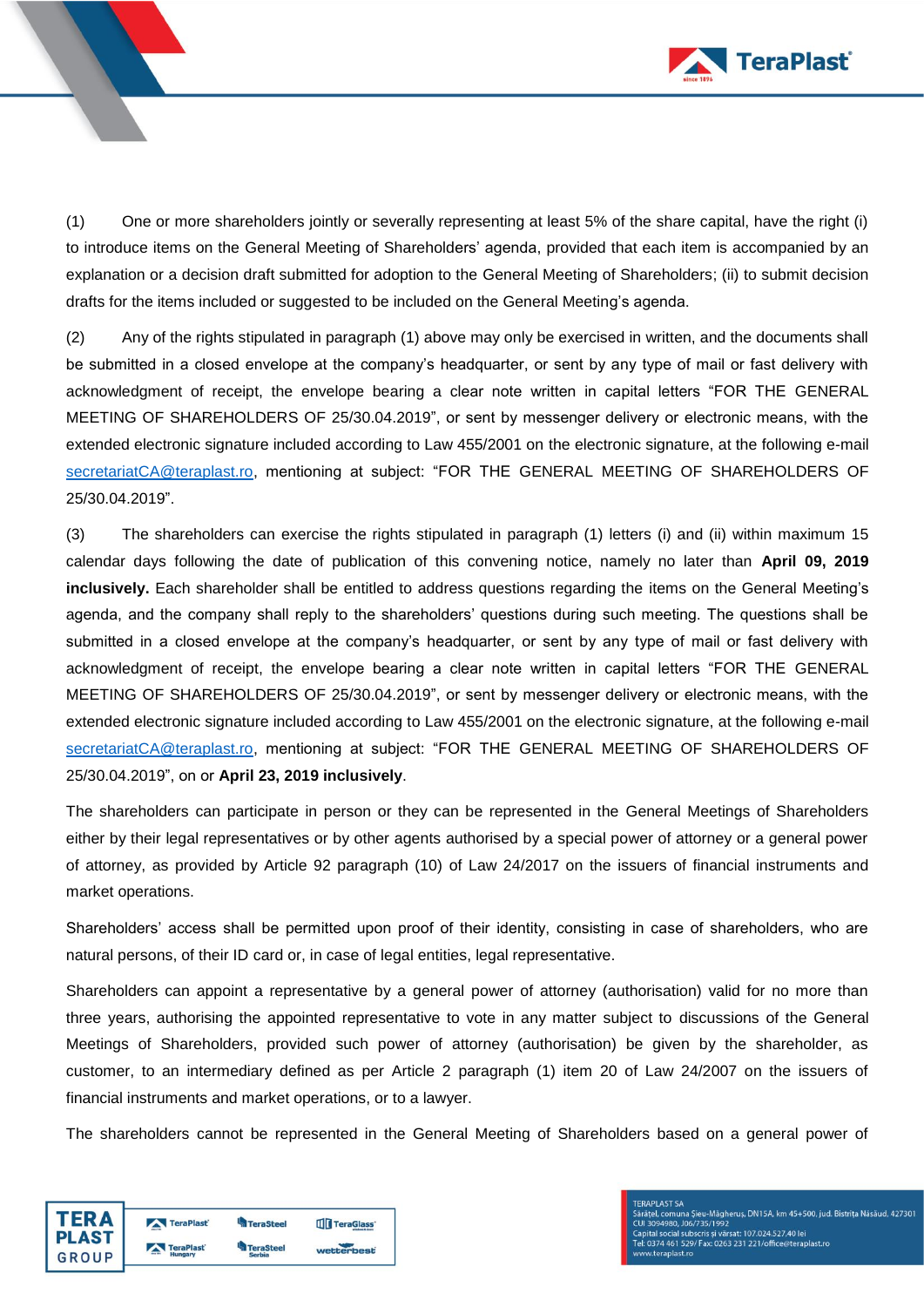

attorney (authorisation) by a person subject to a conflict of interests, pursuant to Article 92 paragraph (15) of Law 24/2007 on the issuers of financial instruments and market operations.

General powers of attorney (authorisations) should be submitted to the Company Record Office or sent by any type of mail or courier with acknowledgement of receipt, 48 hours before the general meeting, namely no later **April 23, 2019**, 8:30 pm for the Ordinary General Meeting, and 9:00 pm for the Extraordinary General Meeting, respectively, in copy, including the mention "Certified to be a true copy of the original" signed by the representative. The powers of attorney can also be sent by e-mail with the extended electronic signature included according to Law 455/2001 on the electronic signature, at the following e-mail [secretariatCA@teraplast.ro,](mailto:secretariatCA@teraplast.ro) mentioning at subject: "FOR THE GENERAL MEETING OF SHAREHOLDERS OF 25/30.04.2019".

The quality of shareholder and, in case of shareholders, who are legal entities, or entities without legal personality, the quality of legal representative is ascertained based on the list of shareholders as of the reference/registration date, received by the issuer from the Central Depository or, accordingly, in case of different reference/registration dates, based on the following documents submitted to the issuer by the shareholder:

a) the statement of account certifying the quality of shareholder and the number of owned shares;

b) documents certifying that the details of the legal representative are recorded at the Central Depository/ participants concerned;

However, if the Shareholder did not inform the Central Depositary in a timely manner of its legal representative or if this information is not mentioned in the list of shareholders from the reference date received by the Company from the Central Depository, then the proof of the representative status will be with the Company Statement, or a certified copy of the original, issued by the Trade Registry or any other document, in original or in a copy conforming to the original, issued by a competent authority in the State in which the shareholder is legally registered, for the purpose of proving the existence of the legal person and the legal representative's name / quality, with a maximum of 1 month validity reported on the date of publication of the convocation of the general meeting.

The documents attesting the quality of legal representative elaborated in a foreign language other than English must be accompanied by a translation done into Romanian or English by a certified translator.

The identification criteria referred above shall be accordingly applied also in case the need arises to prove that the shareholder, suggesting for new items to be included in the General Meeting of Shareholders' agenda, or directing questions to the issuer related to the items included in the General Meeting of Shareholders' agenda, is a legal representative.

Pursuant to Article 200 paragraph (4) of the NSC Regulation no. 5/2018 of financial instruments and market operations issuers, a shareholder can appoint only one representative in a certain General Meeting. However, if a shareholder holds shares with a trading company in several security accounts, such restriction shall not prevent such shareholder to appoint separate representatives for the shares held in each security account, for a certain General

| <b>TERA</b>  | TeraPlast | <b>TeraSteel</b> | <b>THE TeraGlass</b> |
|--------------|-----------|------------------|----------------------|
| <b>PLAST</b> | TeraPlast | <b>TeraSteel</b> |                      |
| GROUP        | Hungary   | <b>Serbia</b>    | wetterbest           |

## **FERAPLAST SA** rasa v. Uroroma Sieu-Mägherus, DN15A, km 45+500, jud. Bistrița Năsăud, 427301<br>Cui 3094980, J06/735/1992<br>Capital social subscris și vărsat: 107.024.527.40 lei<br>Tel: 0374 461 529/ Fax: 0263 231 221/office@teraplast.ro w.teraplast.ro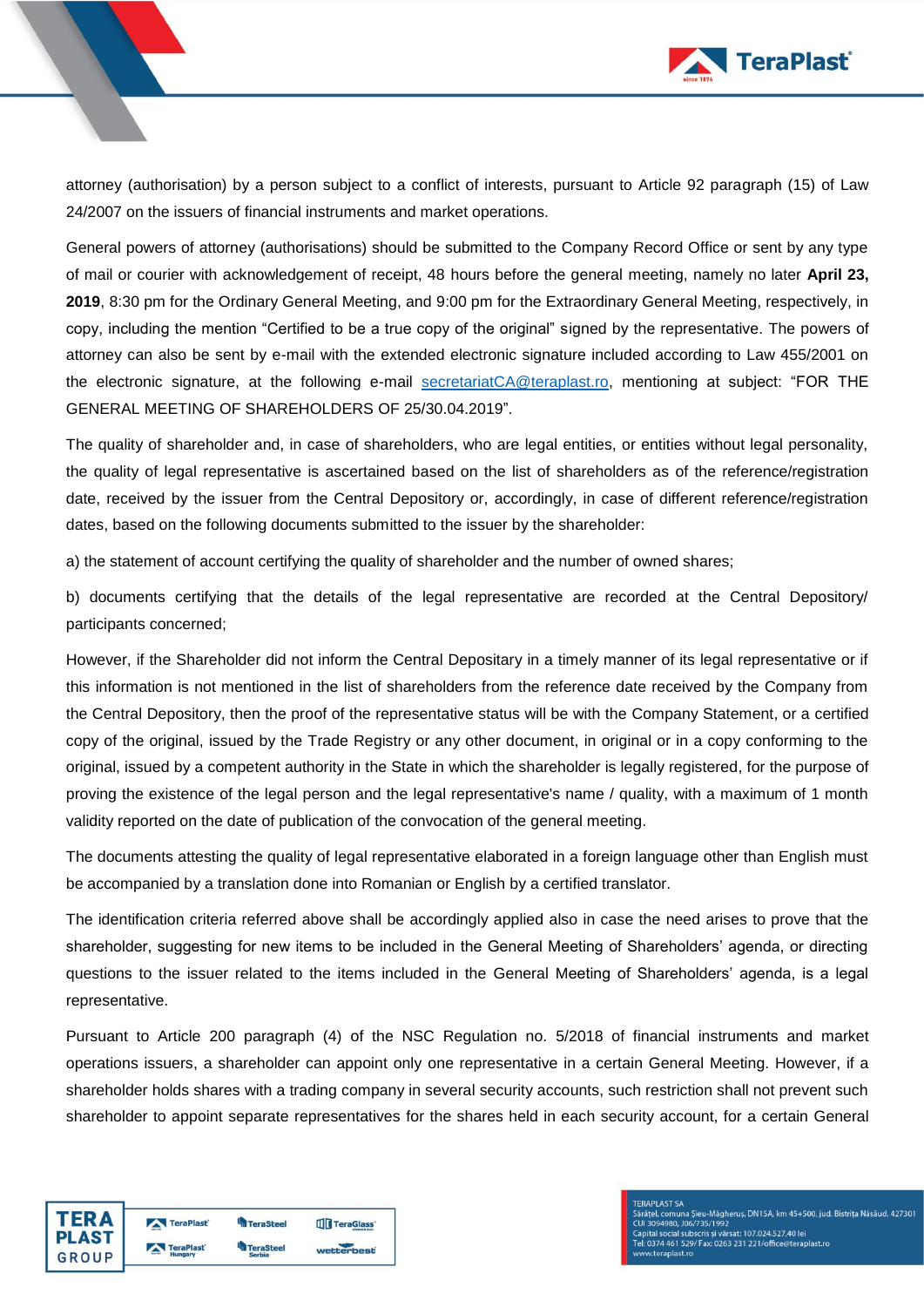

Meeting. Such provision is not detrimental to the provisions of paragraph (6) of Article 200 of the NSC Regulation no. 5/2018.

Pursuant to Article 200 paragraph (5) of the NSC Regulation no. 5/2018, a shareholder can appoint by power of attorney one or several deputy representatives for a general meeting, in the event the representative appointed as per paragraph (4) above is unable to attend. Where several deputy representatives are appointed by power of attorney, the order in which they will act shall be established.

The shareholders can cast their votes for the items noted in the agenda by mail, and the vote application form, accurately filled out and signed, shall be sent in a sealed envelope to the company's headquarter, which should arrive at the company's headquarter no later than **23.04.2018**, 8:30 pm for the Ordinary General Meeting of Shareholders, and 9:00 pm for the Extraordinary General Meeting of Shareholders, respectively, the envelope bearing a clear note written in capital letters "FOR THE GENERAL MEETING OF SHAREHOLDERS OF 25/30.04.2019". The voting bulletins can be sent by e-mail with the extended electronic signature included according to Law 455/2001 on the electronic signature, at the following e-mail [secretariatCA@teraplast.ro,](mailto:secretariatCA@teraplast.ro) mentioning at subject: "FOR THE GENERAL MEETING OF SHAREHOLDERS OF 25/30.04.2019".

A representative can cast his/her vote by mail only when such representative has received from the shareholder a special/general power of attorney which will be submitted to the issuer pursuant to Article 92 par. (14) of Law 24/2017 on the issuers of financial instruments and market operations.

Special power of attorney forms to be used for voting by representative, as well as the forms to be used for voting by mail shall be made available for shareholders both in Romanian and in English, at the company's headquarter from **8:00 am to 4:30 pm** and on the company website: [www.teraplast.ro,](http://www.teraplast.ro/) heading "Investors", Section "General Meeting of Shareholders", starting with **March 25, 2019.**

The special powers of attorney and the voting bulletins by mail shall be submitted in Romanian or English originals at the company's headquarter, or sent by any type of mail or fast delivery with acknowledgment of receipt, not later than **23.04.2019,** 8:30 pm for the Ordinary General Meeting of Shareholders, and 9:00 pm for the Extraordinary General Meeting of Shareholders, respectively, the envelope bearing a clear note written in capital letters " FOR THE GENERAL MEETING OF SHAREHOLDERS OF 25/30.04.2019", or can be sent by e-mail with the extended electronic signature included according to Law 455/2001 on the electronic signature, at the following e-mail [secretariatCA@teraplast.ro,](mailto:secretariatCA@teraplast.ro) mentioning at subject: "FOR THE GENERAL MEETING OF SHAREHOLDERS OF 25/30.04.2019".

One copy shall be handed over to the representative, one shall be kept by the company, and the third copy shall be kept by the shareholder.

When completing the special powers of attorney and the voting bulletins by mail, the possibility of completing the G.M.S. agenda by new items shall be considered. In such event, the updated special powers of attorney and updated ballots, both in Romanian and in English, can be obtained from the Company Record Office and the

| <b>TERA</b>  | TeraPlast | TeraSteel       | TeraGlass <sup>®</sup> |
|--------------|-----------|-----------------|------------------------|
| <b>PLAST</b> | TeraPlast | <b>TeraStee</b> |                        |
| <b>GROUP</b> | Hungary   | <b>Serbia</b>   | wetterbest             |

**FERAPLAST SA** rasa v. Uroroma Sieu-Māgherus, DN15A, km 45+500, jud. Bistrița Năsăud, 427301<br>Cul 3094980, J06/735/1992<br>Capital social subscris și vărsat: 107.024.527.40 lei<br>Tel: 0374 461 529/ Fax: 0263 231 221/office@teraplast.ro w.teraplast.ro